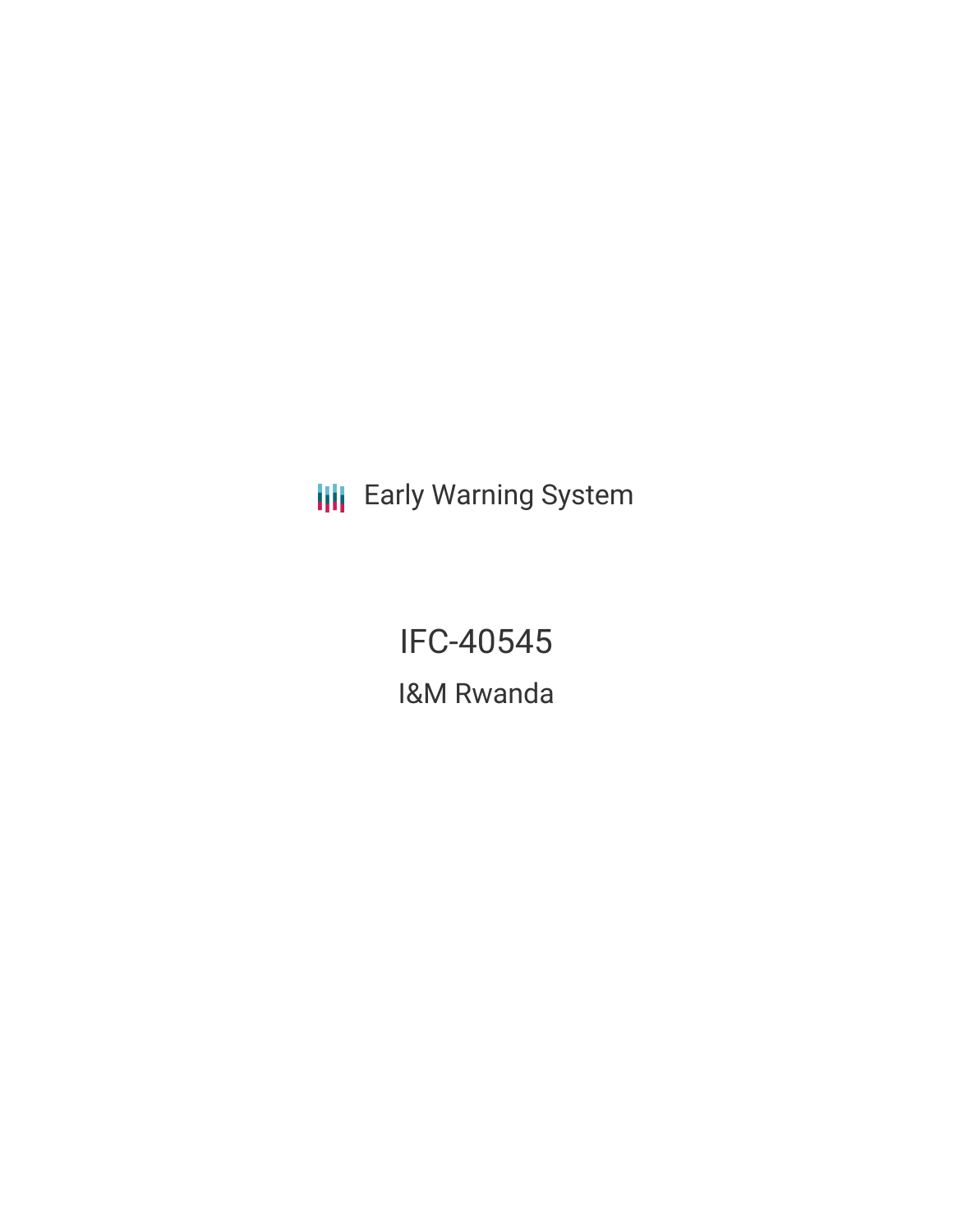| <b>Countries</b>               | Rwanda                                  |
|--------------------------------|-----------------------------------------|
| <b>Financial Institutions</b>  | International Finance Corporation (IFC) |
| <b>Status</b>                  | Approved                                |
| <b>Bank Risk Rating</b>        | FI.                                     |
| <b>Voting Date</b>             | 2018-03-26                              |
| <b>Borrower</b>                | <b>I&amp;M Bank Rwanda Limited</b>      |
| <b>Sectors</b>                 | Finance                                 |
| <b>Ring Fence</b>              | <b>Small &amp; Medium Enterprises</b>   |
| <b>Investment Type(s)</b>      | Loan                                    |
| <b>Investment Amount (USD)</b> | $$10.00$ million                        |
| <b>Loan Amount (USD)</b>       | $$10.00$ million                        |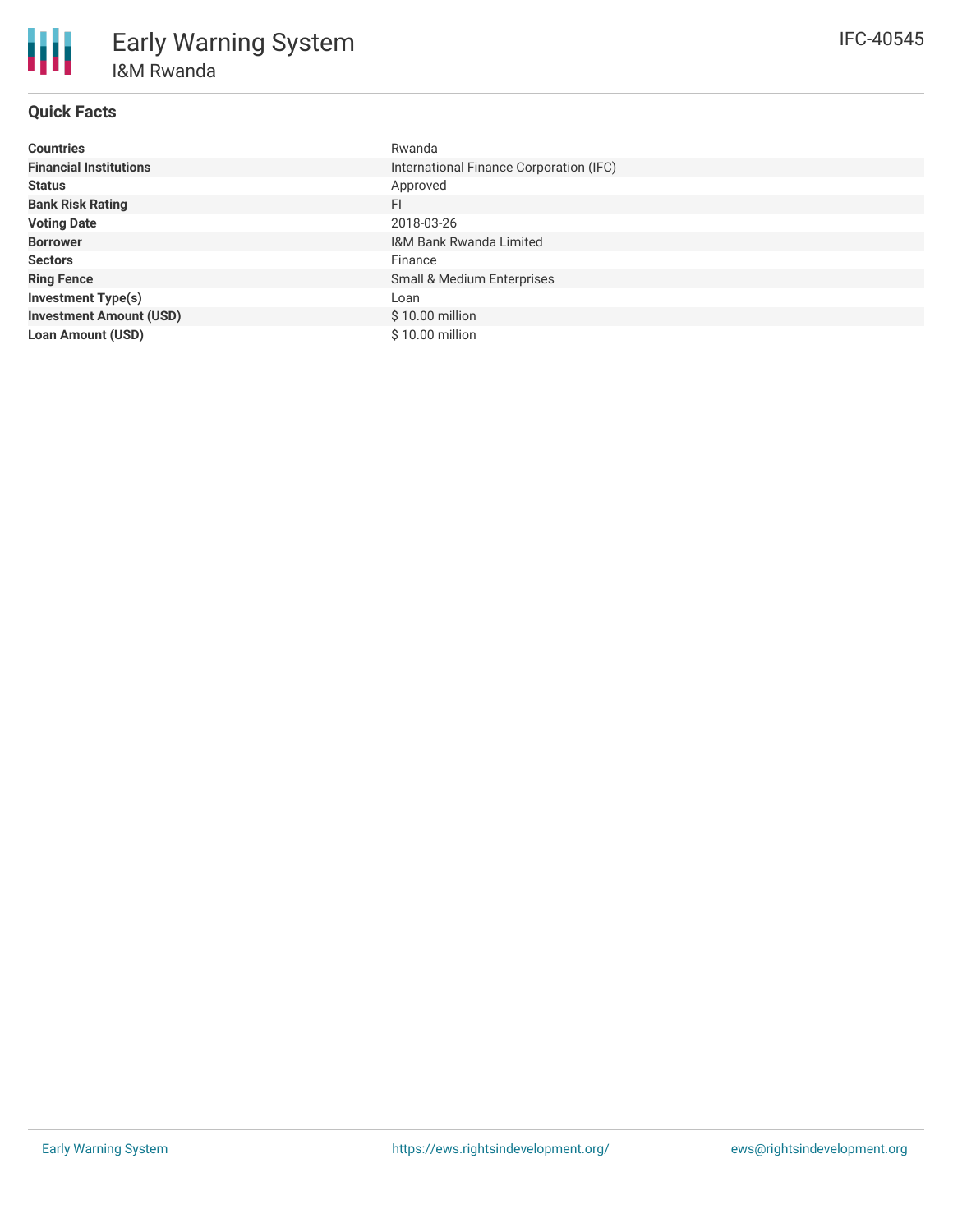## **Project Description**

According to IFC website, the project comprises a Tier II capital qualifying subordinated loan investment by IFC of US\$10 million to I&M Bank Rwanda Limited to support the Bank's lending program, including lending to small and medium size enterprises (SMEs) and to the agri-business sector in Rwanda. IFC's investment will provide IMR with the necessary Tier II capital to support its capital adequacy. In addition, the investment will also help in lengthening the maturity profile of the Bank's funding.

Specifically, the project aims to:

1. Improve access to finance for SMEs and the agri-business sector, both priority areas for spurring economic growth and job creation in Rwanda

2. Generate environmental and social (E&S) benefits as IFC will work with the Bank to strengthen its E&S risk management standards in line with IFC's E&S Performance Standards.

3. Enable the Bank to sustainably expand its reach to under-penetrated segments thereby demonstrating the attractiveness of these under-served segments, which in turn should give comfort to other banks to extend their services to these segments.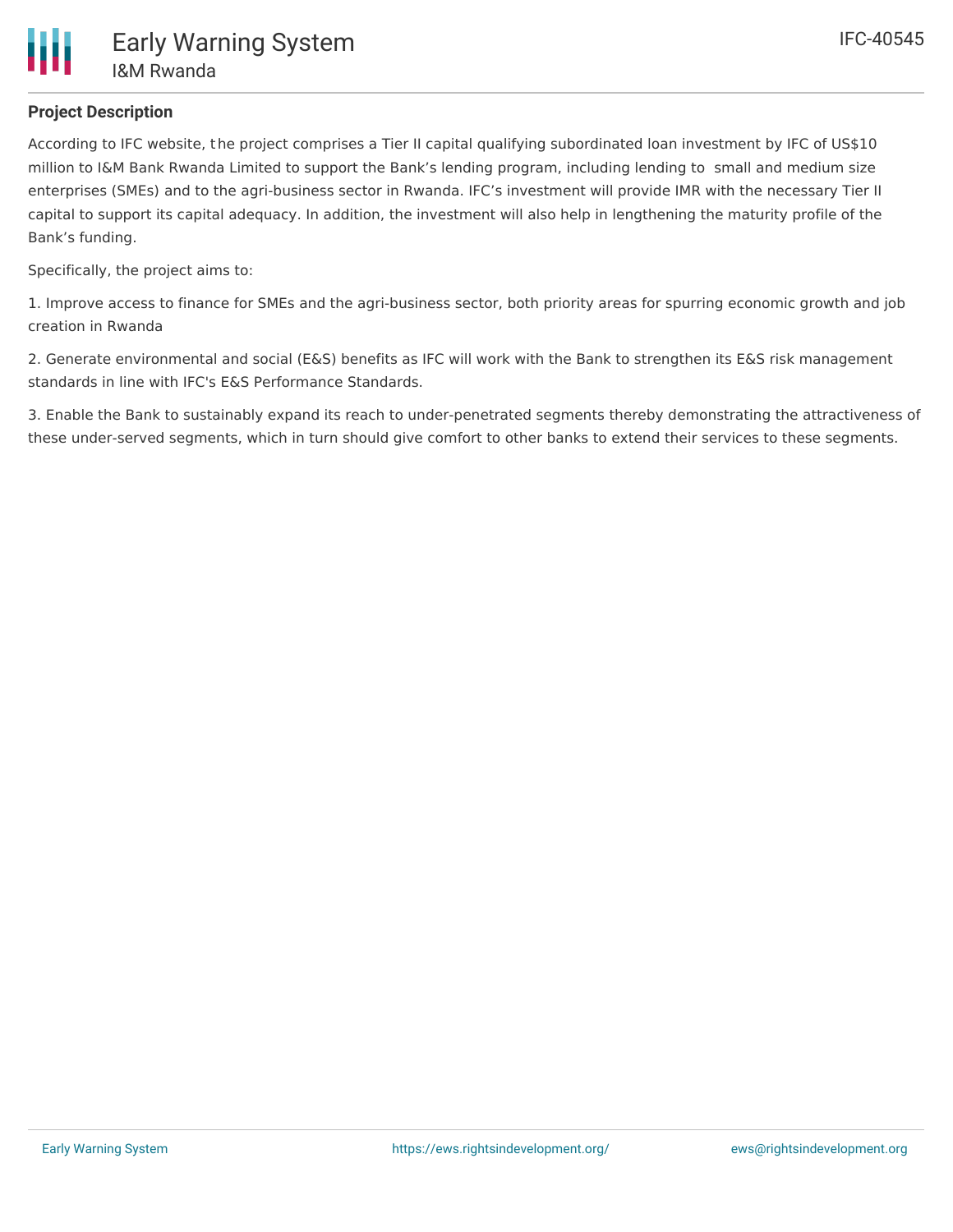## **Investment Description**

• International Finance Corporation (IFC)

#### **Financial Intermediary**

Financial Intermediary: A commercial bank or financial institution that receives funds from a development bank. A financial intermediary then lends these funds to their clients (private actors) in the form of loans, bonds, guarantees and equity shares. Financial intermediaries include insurance, pension and equity funds. The direct financial relationship is between the development bank and the financial intermediary.

- I&M Bank [\(Rwanda\)](file:///actor/1092/) Limited (Financial Intermediary)
- I AND M BANK [\(RWANDA\)](file:///actor/4048/) LIMITED (Financial Intermediary) **is owned by** I&M [Holdings](file:///actor/4049/) (Parent Company)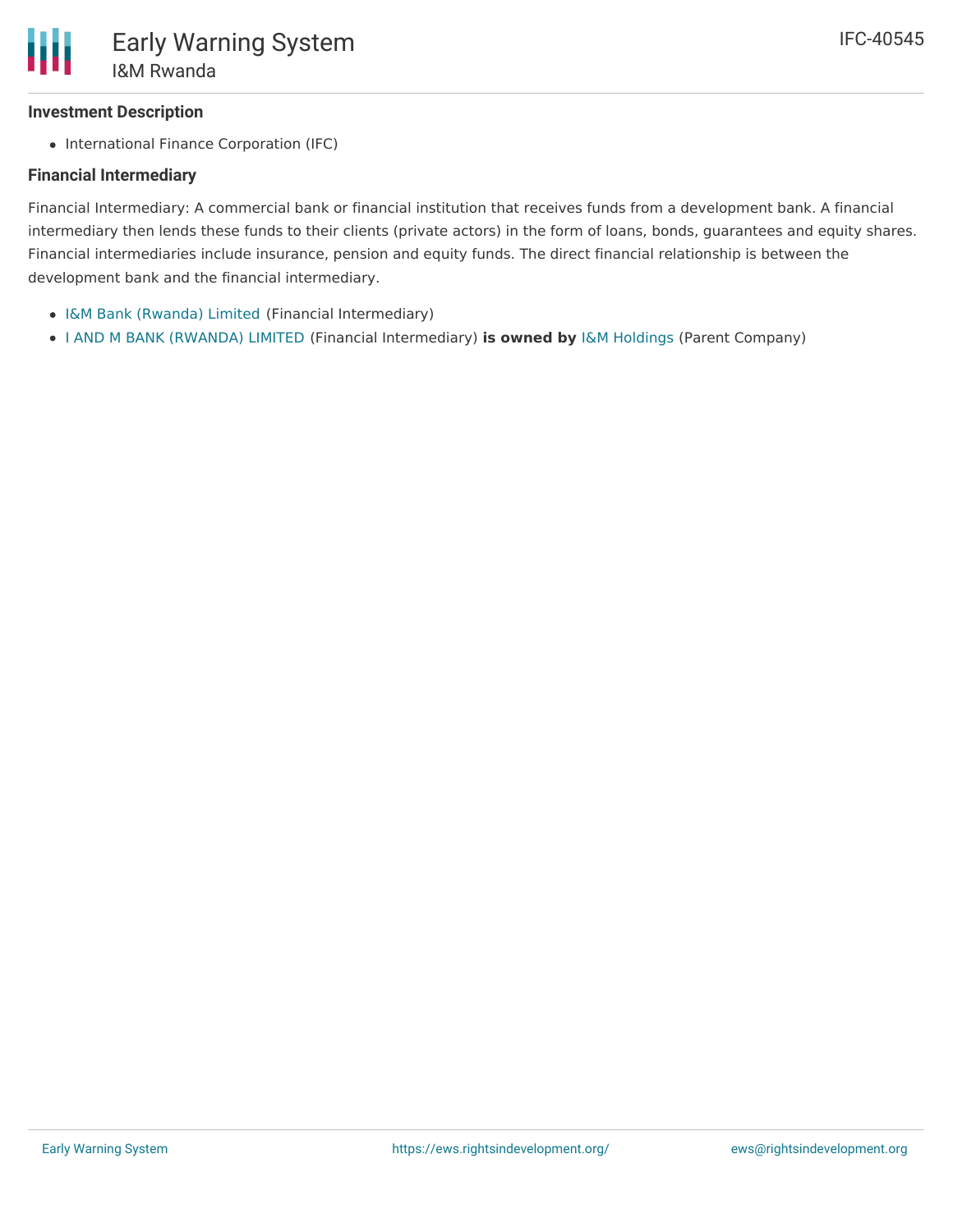## **Private Actor Relationship**

There is often limited information publicly available about what development banks are funding through financial intermediaries. In 2021, the Early Warning System partnered with Oxfam International to incorporate information on high-risk projects being funded by financial intermediaries receiving funding from the International Finance Corporation (IFC) and the Dutch Development Bank (FMO).

The information listed below describes the relationship between the different private actors linked to high-risk sectors and subprojects of IFC and FMO's financial intermediary investments and/or the financial intermediary's parent companies made from 2017 through 2020, including any associated ring fences.

The database, however, does not explicitly or implicitly imply that IFC or FMO have material exposure to or are contractually or legally accountable to the sub-projects financed by their financial intermediaries or the financial intermediary's parent companies. It only shows a seemingly financial relationship among the different private actors, the financial intermediaries, and IFC or FMO.

#### **Private Actors Description**

I&M Rwanda Limited (IMR) is part of the I&M Group, a regional financial services group originally established in 1974 and now comprises of several subsidiary operations, including I&M Bank Limited in Kenya, I&M Bank Limited in Tanzania, Bank One Limited in Mauritius and I&M Bank Rwanda Limited in Rwanda. IMR is listed on the Rwanda Stock Exchange with 19.61% of its shares held by the public. The Bank's majority shareholder is BCR Investment Company Limited ("BCR"), a Mauritius based special purpose vehicle owned by I&M Holdings Limited ("IMH"), Deutsche Investitions- und Entwicklungsgesellschaft mbH ("DEG"), and Proparco. BCR holds 79.23% of the Bank's shares (of which 54.23% is attributable to IMH, 12.5% to DEG, and 12.5% to Proparco). The remaining 1.16% shareholding is held by the Bank's employee stock option program (ESOP) for management and staff.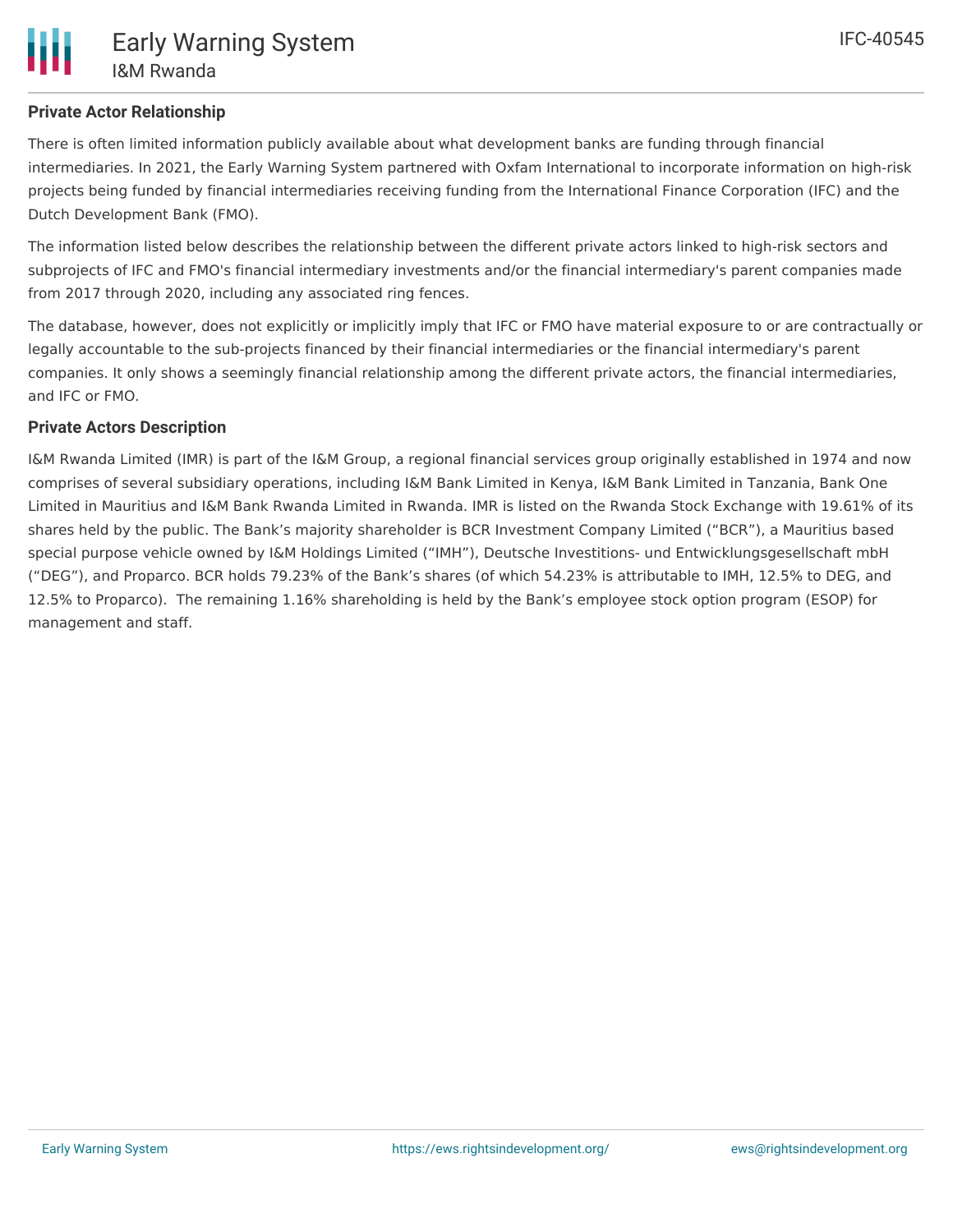

| <b>Private Actor 1</b> | <b>Private Actor</b><br>Role | <b>Private Actor</b><br>1 Sector | <b>Relation</b> | <b>Private Actor 2</b>  | <b>Private Actor</b><br>2 Role | <b>Private Actor</b><br>2 Sector |
|------------------------|------------------------------|----------------------------------|-----------------|-------------------------|--------------------------------|----------------------------------|
| I&M Holdings           | Investor                     | Finance                          | invests in      | <b>KTC Co Ltd</b>       | Parent Company                 | Construction                     |
| I&M Holdings           | Investor                     | Finance                          | invests in      | Rwanda Mountain Tea Ltd | Client                         | Construction                     |
| <b>KTC Co Ltd</b>      | Parent Company               | Construction                     | owns            | Rwanda Mountain Tea Ltd | Client                         | Construction                     |